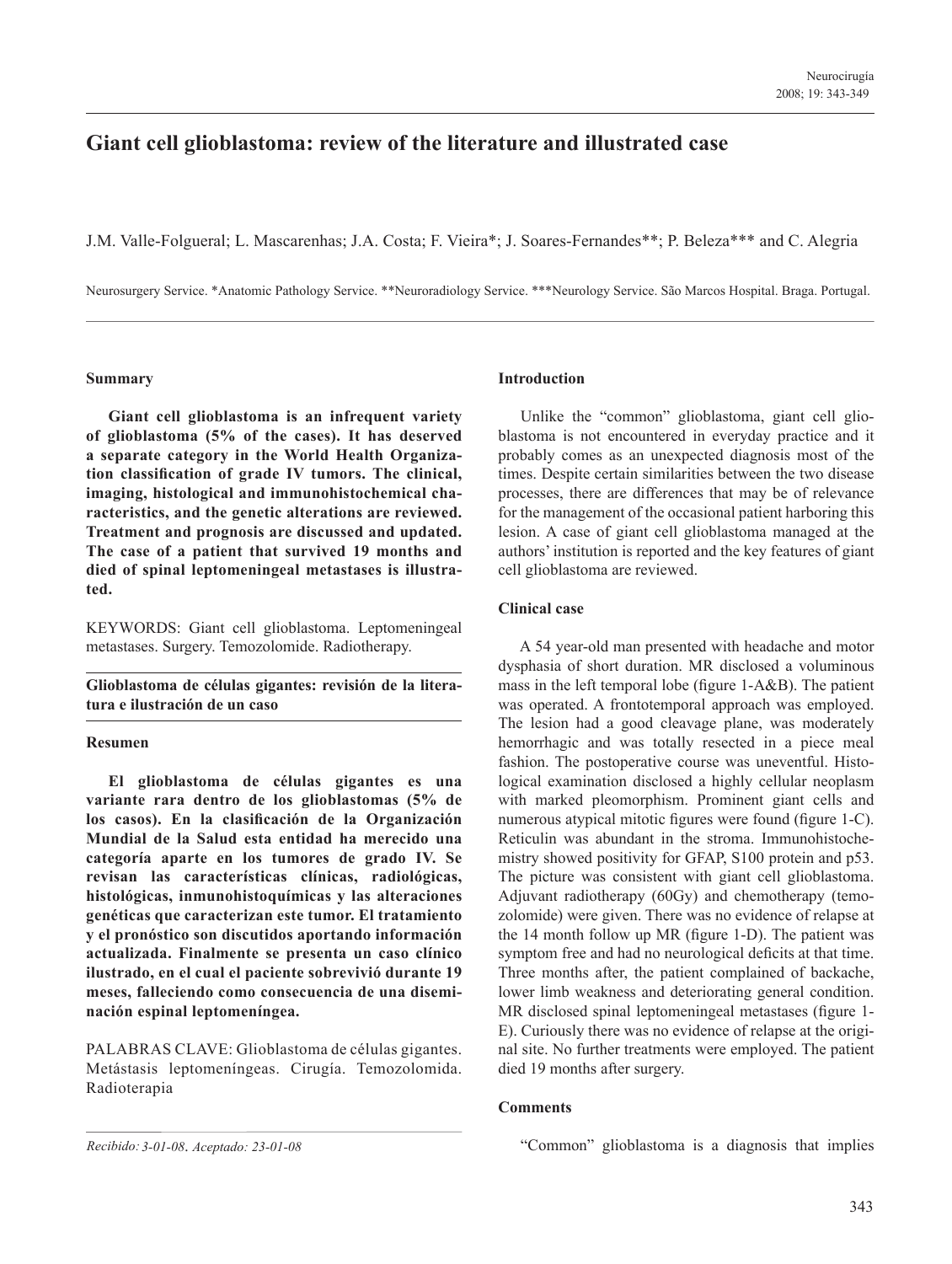#### Valle- Folgueral and col

Neurocirugía 2008; 19:343-349 343-349 2008 19:00 19:00 19:00 19:00 19:00 19:00 19:00 19:00 19:00 19:00 19:00 19:00 19:00 19:00 19:00 19:00 1



Figure 1. *A: preoperative axial T2 weighted MR image; a quite homogeneous subcortical mass in the left temporal lobe with well defined borders and associated edema. B: preoperative coronal T1 weighted MR image; marked contrast enhancement is seen. C: H&E stained slide high power view; a characteristic giant cell is present in the center of the field. D: postoperative coronal T1 weighted MR image 14 months after surgery; no mass and no contrast enhancement. E: postoperative sagital T1 weighted MR image 17 months after surgery; spinal leptomeningeal metastases.*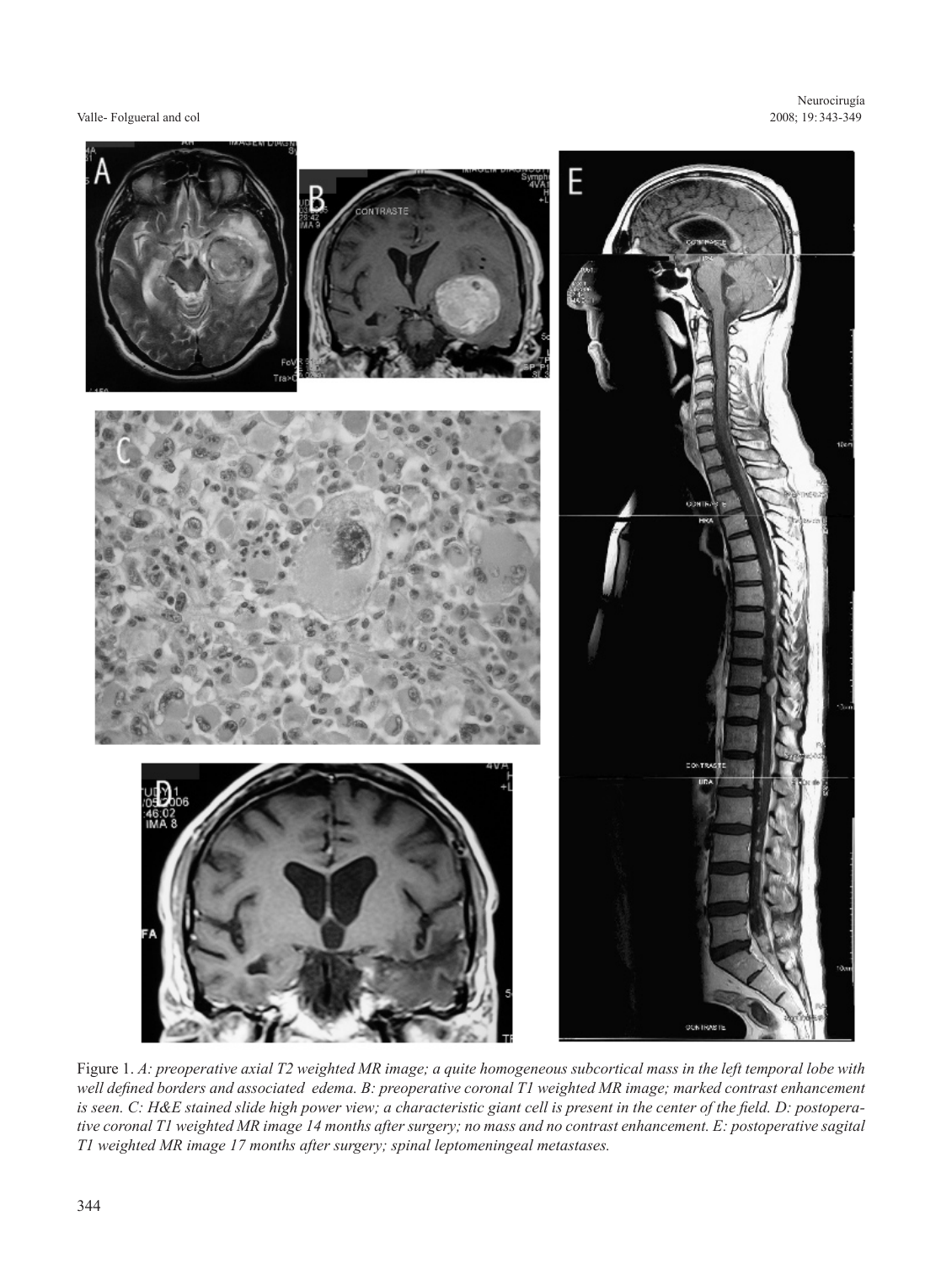Giant cell glioblastoma: review of the literature and illustrated case 2008 19: 343-349

most of the times a very short survival. Despite this being a case of giant cell glioblastoma, in the beginning it was not felt that its course would be very different. However, the patient responded very well to surgery and adjuvant treatments and the situation started to be regarded with some enthusiasm and optimism. Nevertheless, relapse occurred and it came in a somewhat unexpected fashion.

#### **Review of the literature**

 Giant cell glioblastoma has merited a separate category in the World Health Organization (WHO) classification of tumors as a grade IV tumor of astrocytic origin<sup>36</sup>. Microscopically, giant cells with nuclei of variable number, size and shape are the characteristic feature. These cells may reach up to 500 μm. Cells of small dimension are seen as well. The lesion is highly cellular. In certain cases abundant stromal reticulin fibers can be found. Prominent nucleoli, typical and atypical mitotic figures, and irregularly shaped chromatin fragments are encountered. Necrosis is present, namely in pseudo-palisading or large ischemic forms. The accumulation of tumor cells around blood vessels may originate pseudo-rosette formation. An in vitro study showed that some giant multinucleated cells might have originated from the conversion of a number of small tumor cells, also of astrocytic origin20. Giant tumor cells may show lipid  $accumulation<sup>27,41</sup>$ , and abundant microcalcifications may be present as well<sup>27</sup>. Infiltration of the tumor by cells pertaining to the immune system can be prominent, namely mononuclear leukocytes $44$  and eosinophilic granulocytes $35$ . Cellular whorls can also be a feature of the tumor<sup>23</sup>. Cytology may give a clear, even diagnostic, impression of the tumor at the time of surgery<sup>16</sup>. A mixed ganglion cell tumor - giant cell glioblastoma morphology has been described $10$ , as well as the presence of an oligodendroglial component<sup>26</sup>.

 The correct origin and classification of the tumor has been determined by immunohistochemistry profiles. Glial fibrillary acidic protein (GFAP) positivity supports the glial origin of the lesion, and thereby turns inadequate the previously used designation "monstrocellular sarcoma"33. Immunohistochemistry studies show staining of tumor cells for GFAP<sup>21,22</sup>, vimentin<sup>21,22</sup> S-100 protein<sup>21</sup>, and alpha-1 anti-chymotrypsin<sup>22</sup>. GFAP staining is equally intense over perikaryons and processes $43,48$ . There may be a focal dissociation of immunoreactivity for GFAP and S-100 protein<sup>24</sup>.

 An important differential histological diagnosis of giant cell glioblastoma is pleomorphic xanthoastrocytoma. They have in common the presence of giant tumor cells, infiltration of lymphocytes, deposition of reticulin and gross circumscription<sup>31</sup>. It has been hypothesized that in young girls giant cell glioblastoma may derive from pleomorphic xanthoastrocytoma21. The question of a possible progression of anaplastic pleomorphic xanthoastrocytoma (WHO grade III) from pleomorphic xanthoastrocytoma (WHO grade II) towards giant-cell glioblastoma (WHO grade IV) has been raised<sup>49</sup>. Clinical and histological criteria that aid in the differentiation between giant cell glioblastoma and pleomorphic xanthoastrocytoma have been summarized; quicker evolution of seizures, numerous great sized giant cells, numerous mitoses, atypical mitoses and necrosis with pseudo-palisading will favor giant cell glioblastoma<sup>11</sup>. Different immunohistochemical profiles for neuronal antigens (class III beta-tubulin, neuronal nuclear antigen, neurofilament protein, synaptophysin, GFAP) and p53 allow for the differentiation between giant cell glioblastoma and pleomorphic xanthoastrocytoma. GFAP and class III beta-tubulin are positive in both tumors. Positivity for p53 is seen in giant cell glioblastoma but not in pleomorphic xanthoastrocytoma. Negativity for neuronal nuclear antigen, neurofilament protein and synaptophysin is seen in giant cell glioblastoma but not in pleomorphic xanthoastrocytoma31. A more difficult differential is with anaplastic pleomorphic xanthoastrocytoma; in the latter the labeling index will not rise beyond 14%; mitoses, although possibly more than 5/10 high power fields will not reach a number as high as that of a giant cell glioblastoma (15-20/10 high power fields); slower clinical course and lack of great sized giant cell are also expected $11$ .

 Giant cell glioblastoma represents 0.8% of brain tumors and  $5\%$  of glioblastomas in general<sup>37</sup>. Giant cell glioblastoma predominates in the cerebral hemispheres, mainly subcortically in the temporal and parietal lobes<sup>36</sup>. Other possible primary locations include the cerebe- $Ilum<sup>14,22,41</sup>$  the lateral ventricles<sup>3</sup>, the optic chiasm<sup>7</sup> and the spinal cord<sup>17</sup>. The lesion can be multifocal<sup>38</sup>. Spinal leptomeningeal metastases<sup>9</sup>, and extraneural metastases<sup>46</sup> have been reported. The duration of symptoms is usually short, and the clinical presentation is similar to that of "common" glioblastoma36. On occasion it may be somewhat atypical such as intracerebral hemorrhage in the context of traffic accident<sup>8</sup>, or cranial-spinal subarachnoid hemorrhage<sup>9</sup>. The mean age at presentation has been calculated to be 42 years and a male predominance described (M/F ratio 1.6);  $35\%$  occur in people under 40 years<sup>36</sup>. Possible associated disorders of genetic origin include neurofibromatosis type  $1<sup>27</sup>$  and tuberous sclerosis<sup>2</sup>. In the sequence of the study of central nervous system tumors induced in primates, an association of human giant cell glioblastoma with JC virus or progressive multifocal leukoencephalopathy has been hypothesized<sup>32</sup>.

 Recently, the total number of published cases in the "pediatric age group" has been estimated to be 53 since 1952, and in a large series of pediatric brain tumors, giant cell glioblastoma constituted  $1/364$   $(0.2\%)$ <sup>11</sup>. Cases in patients aged less than 10 years old have been estimated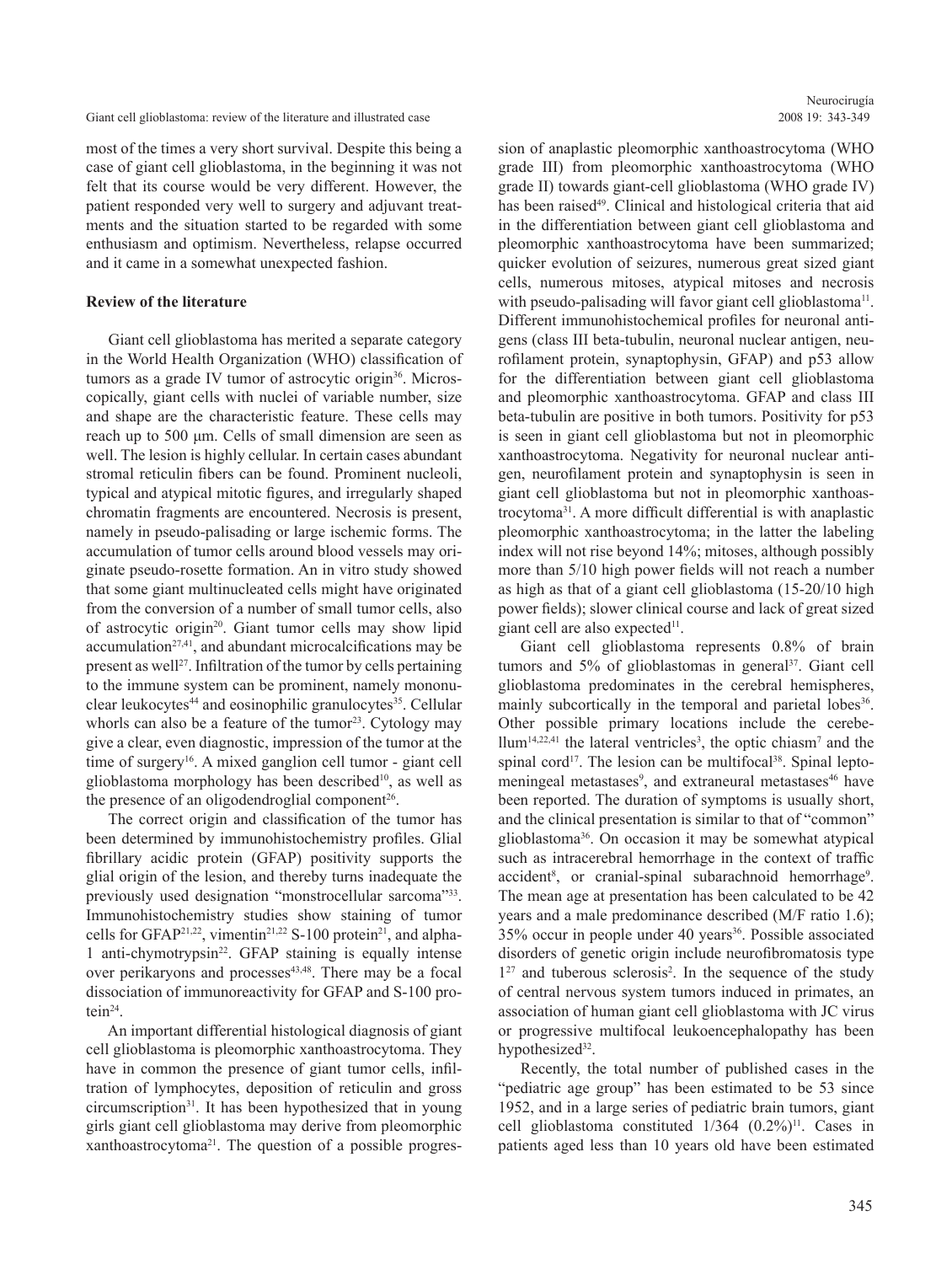#### Valle- Folgueral and col

to constitute 6%, and those in patients between 10 and less than 20 years  $9\%$  of the total<sup>36</sup>. One case has been reported in a child only 1-year-old<sup>2</sup>.

 From the imaging perspective giant cell glioblastoma has been described as a well demarcated lesion, but no distinguishing features were found when compared to the "common" glioblastoma<sup>1</sup>. However, the lesion can evolve from well circumscribed and homogeneous, to infiltrative and heterogeneous in a four month period<sup>8</sup>. Magnetic resonance (MR) may disclose a contrast enhancing heterogeneous mass, with solid and cystic areas, hypointense on T1 weighted sequences, hyperintense on T2 weighted sequences, surrounded by edema<sup>14</sup>. The cyst with mural nodule appearance has been described as well<sup>9</sup>. The value of MR spectroscopy, diffusion weighted imaging and perfusion imaging in addition to routine MR imaging have been emphasized; these techniques may offer clues that allow for a better differential diagnosis between glioblastomas, the giant cell variety included, and other pathologies<sup>14</sup>.

 The treatment strategy has generally included surgery which by itself may offer 32 weeks of mean survival time<sup>37</sup>; one anecdotic patient treated with surgery alone survived for 17 years and 9 months and died of an unrelated cause<sup>44</sup>. Intraoperatively the tumor has been described as friable, moderately vascularized, amenable to suction, partially cystic and with a good cleavage plane<sup>3</sup>; another report describes it as solid, firm and well demarcated<sup>44</sup>; adhesion to the dura can occur<sup>51</sup>. The benefit of adjuvant treatment with radiotherapy has been established, adding 25 weeks to the total mean survival time<sup>37</sup>. Use of chemotherapy has been described as well, although protocols are quite variable26,47,51.

 Anecdotic cases of extremely long survival ranging from 11 to 17 years without evidence of recurrence have been reported<sup>26,27,44,51</sup>. In a case of recurrence of giant cell glioblastoma nine years after the initial diagnosis, progression to gliosarcoma occurred<sup>12</sup>. Nevertheless, the patient, an 8-year- old child, had more than 10 years of total survival. Possible causes of the sarcomatous transformation may include radiotherapy and a phenotypic change of the tumor cells. Nevertheless, cases of extreme success are tempered by other reports; recurrence just one month after apparent total removal in a child has been reported $11$ ; in a series of seven patients, the lesion was described as having a highly malignant behavior and all were dead within 14 months despite aggressive treatment<sup>18</sup>; three out of ten patients died within 3 days of surgery $30$ .

 A positive relationship has been shown between the length of survival of patients with glioblastomas and the presence of the giant cell variety<sup>6</sup>. Adding two recent clinical series of patients harboring glioblastomas that survived for more than five years constituting as a whole 12 cases, one third ( $n=4$ ) had giant cell glioblastoma<sup>13,47</sup>. Infiltration of the tumor by leukocytes has been regarded as a good prognostic factor in view of the enhanced immune response of the organism that it may represent  $37,44$ ; giant cells in this respect may function as magnifiers of the antigenic stimulus<sup>37</sup>. The presence of a fibrous stroma in giant cell glioblastoma may contribute to a precise delimitation of the tumor thereby facilitating radical surgical excision, a factor that may have some association with prolonged survival<sup>44</sup>. Alpha I antitrypsin detected with relatively high frequency in the giant cells may explain the bizarre size and pericellular reticulin fiber formation $2<sup>1</sup>$ .

 In giant cell glioblastoma gene p53 (syn. TP53) has a mutation in  $75-89\%$  of the cases  $34,39$ . Mutations have been studied in detail at the molecular level and reported: codon 285, G to A transition results in a glutamic acid to lysine substitution<sup>19</sup>; G>A transition at nucleotide 524, substitution of arginine by histidine at position 175 of the p53 protein<sup>44</sup>. The p53 gene is located on chromosome 17 and is regarded a guardian of the genome; p53 protein is involved in cell cycle arrest and apoptosis when DNA is damaged<sup>28</sup>. Mutant p53 proteins are stable and can be detected by immunohistochemistry. These techniques disclose positivity for p53 protein in giant cell glioblastoma. Although the gene may be mutated and staining for the protein absent, and the protein may be found without a mutated gene, nuclear immunoreactivity for p53 protein is associated with an increased frequency of  $p53$  gene mutation<sup>31</sup>. Approximately 30% frequency of PTEN (phosphatase and tensin homologue) gene mutations is recorded in giant cell glioblastoma<sup>40</sup>. The PTEN gene is located on chromosome 10 and it is related to cell cycle arrest, apoptosis and inhibition of cell motility; mutation allows cell division<sup>28</sup>. Strong survivin immunoreactivity has been shown for giant cell glioblastoma. The staining is only cytoplasmic. Survivin functions as an inhibitor of apoptosis protein. A trend exists towards survivin expression and higher grade of astrocytic tumors. However, this does not necessarily imply rapid division and poor prognosis since the marker is overexpressed in meningiomas and benign peripheral nerve sheath tumors<sup>45</sup>. A chromosomal abnormality consisting of loss of 17p, 1p and 19q has been described for giant cell glioblastoma; the combination of 1p and 19q deletions has been associated with a better prognosis<sup>4</sup>. Loss of 10p15 in a subpopulation of tumor cells has been described<sup>44</sup>. Epidermal growth factor receptor (EGFR) gene amplification, a genetic alteration with growth promoting potential, is not significant, and does not seem to play a role in the evolution of the tumor<sup>34,39</sup>. Similar considerations apply to genes CDK4-MDM2<sup>40,44</sup>, n-myc<sup>5</sup>, c-myc<sup>5</sup> and gli<sup>5</sup>. There is a relative absence of CDKN2A deletion, a genetic alteration with growth promoting potential<sup>34</sup>. Defects of mitotic spindle checkpoint gene hBUB1 do not seem to be implicated in giant cell glioblastoma as a cause of chromosomal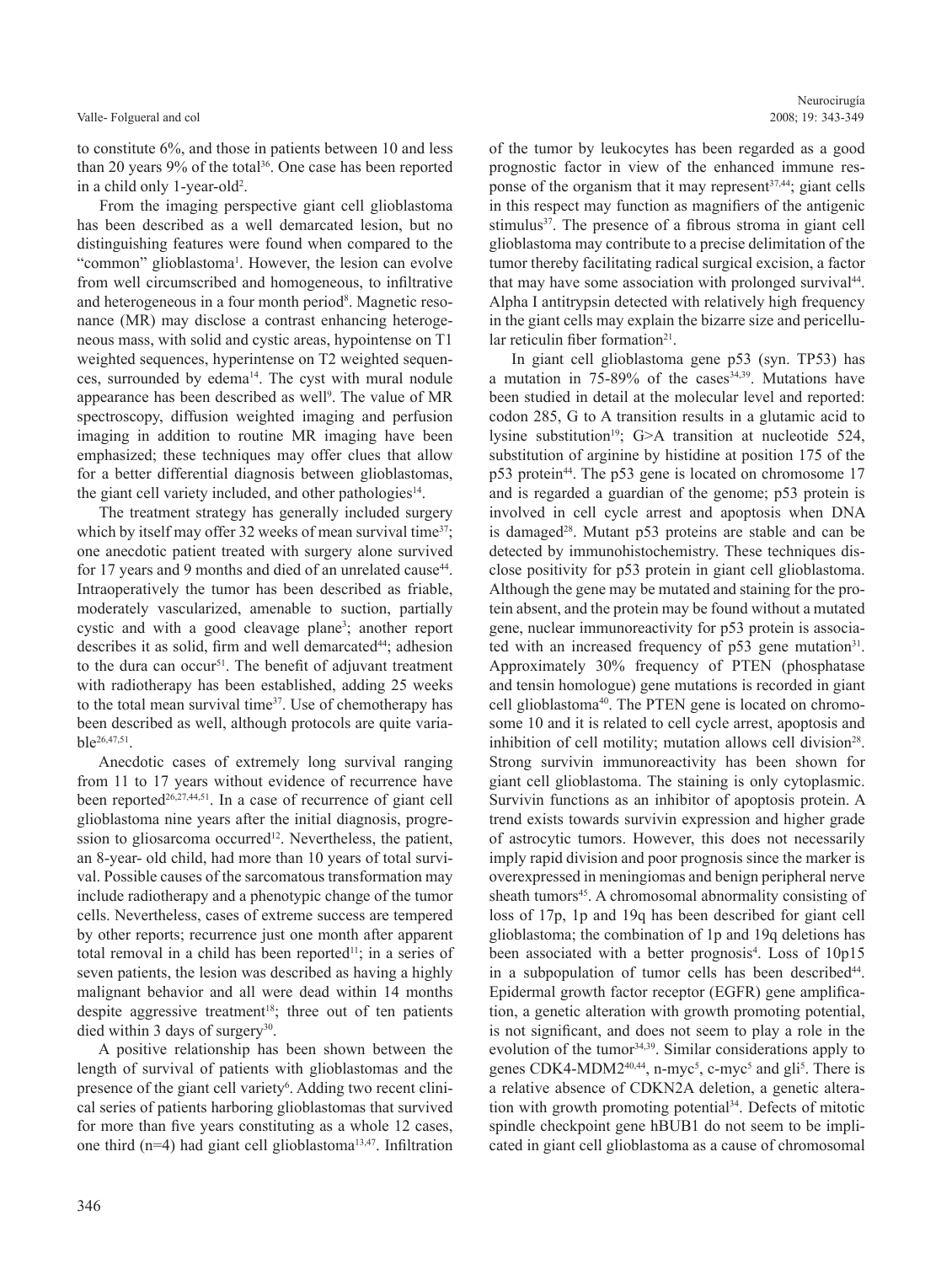Giant cell glioblastoma: review of the literature and illustrated case 2008 19: 343-349

instability leading to aneuploidy. Mitotic checkpoint has to do with a delay in anaphase if spindle damage is present in order to increase the probability of delivering an euploid genome to the daughter cells<sup>42</sup>. Immunoreactivity for neurotrophin Trk A and Trk B receptors is low in giant cell glioblastoma. Neurotrophin Trk A and Trk B receptors have been implied in tumor pathogenesis in an early stage. They respond to signals that elicit glial proliferation and are regarded as a factor of progression towards malignancy in low grade lesions where high levels of immunoreactivity are present<sup>50</sup>. Overall, in what genomic aberrations are concerned, these have been classified as scarce when compared to the number usually present in the "common" glioblastoma, and some changes associated with a dismal prognosis (e.g. EGFR gene amplification, CDKN2A homozygous deletion) are not found<sup>44</sup>.

 A somewhat elevated proliferation index of 25% (Ki-67 nuclear antigen labeling index identified through MIB-1 antibody) has been implicated as a factor responsible for the very early relapse of the tumor (expected figure for the "common" glioblastoma would be 15-20%, for cases of long survival  $\leq 18\%$ , for cases with poor prognosis  $\geq 36\%$ ); microscopic tumor rests not visible in post-operative MR images were also considered of significance<sup>11</sup>. Giant cells synthesize DNA and the progression might be related to mutated tumor suppressor gene  $p53^{22}$ . Markers of proliferative potential such as proliferating cell nuclear antigen (PCNA) and Ki-67 can be strongly positive in the nuclei of multinucleated giant cells, especially in adult cases<sup>21</sup>. However, this should be interpreted in the context of the global behavior of the cell. Prognosis has been said to be determined by the biological behavior of mononucleated giant cells and small cells<sup>18</sup>. Multinucleated giant cells do not result from either cell fusion or cell degeneration. They seem to be cells that remain in mitosis between metaphase and telophase; the nuclei undergo division but the cytoplasm doesn't. Multinucleated giant cells do not seem to have proliferative activity. Mononucleated cells on the contrary have this capacity and, if present in a significant proportion, may imply a worse prognosis<sup>29</sup>. Aurora-B is a kinase that functions in early and late mitotic events, chromosome segregation / condensation and cytokinesis. Aurora-B dysfunction has been shown in multinucleated giant tumor cells. This will cause aberrations in cytoplasmic cleavage without affecting nuclear division<sup>15</sup>.

 Clinically and genetically giant cell glioblastoma has been placed in an intermediate position between the de novo "common" glioblastoma (primary type) and the "common" glioblastoma deriving from a precursor lesion (secondary type)<sup>25</sup>. Giant cell glioblastoma shares with secondary "common" glioblastoma p53 mutations in more than 70% of the cases and younger patient age at presentation; features shared with primary "common" glioblastoma are 30% frequency of PTEN mutations, short clinical history and absence of less malignant precursor lesion<sup>40</sup>. Overall, analyses of survival in large series seem to agree that the prognosis is somewhat better than that of "common" glioblastoma, e.g., 38 cases - 27.4 months average postoperative survival<sup>35</sup> 24 cases - 57 weeks mean survival time<sup>37</sup>.

#### **Conclusion**

 Giant cell glioblastoma has a more benign entourage than "common" glioblastoma. Nevertheless, the individual patient variables and the biological features of the tumor, despite the giant cell morphology, should be well taken into account since an ominous course is also a possibility.

### **References**

 1. Akslen, L.A., Mork, S.J., Larsen, J.L., et al.: Giant cell glioblastoma: a work-up of 2 cases with long survival. Acta Neurol. Scand. 1989; 79: 194-199.

 2. Al-Saleem, T., Wessner, L.L., Scheithauer, B.W., et al.: Malignant tumors of the kidney, brain, and soft tissues in children and young adults with the tuberous sclerosis complex. Cancer 1998; 83: 2208-2216.

 3. Alvarez-Betancourt, L., López-Ortega, S., Caldera-Duarte, A.: Giant cell glioblastoma. Case report. [in Spanish] Gac. Med. Mex. 2004; 140: 341-342.

 4. Arslantas, A., Artan, S., Oner, U., et al.: The importance of genomic copy number changes in the prognosis of glioblastoma multiforme. Neurosurg. Rev. 2004; 27: 58-64.

 5. Bigner, S.H., Burger, P.C., Wong, A.J., et al.: Gene amplification in malignant human gliomas: clinical and histopathologic aspects. J. Neuropathol. Exp. Neurol. 1988; 47: 191-205.

 6. Burger, P.C., Vollmer, R.T.: Histologic factors of prognostic significance in the glioblastoma multiforme. Cancer 1980; 46: 1179-1186.

 7. Burnstine, M.A., Levin, L.A., Louis, D.N., et al.: Nucleolar organizer regions in optic gliomas. Brain 1993; 116: 1465-1476.

 8. Can, S.M., Aydin, Y., Turkmenoglu, O., et al.: Giant cell glioblastoma manifesting as traumatic intracerebral hemorrhage - case report. Neurol. Med. Chir. 2002; 42: 568-571.

 9. Chang, C.C., Kuwana, N., Ito, S., et al.: Spinal leptomeningeal metastases of giant cell glioblastoma associated with subarachnoid hemorrhage: case report. J. Clin. Neurosci. 2001; 8: 56-59.

 10. Dash, R.C., Provenzale, J.M., McComb, R.D., et al.: Malignant supratentorial ganglioglioma (ganglion cell - giant cell glioblastoma): a case report and review of the literature. Arch. Pathol. Lab. Med. 1999; 123:3 42-345.

11. De Prada, I., Cordobes, F., Azorín, D., et al.: Pediatric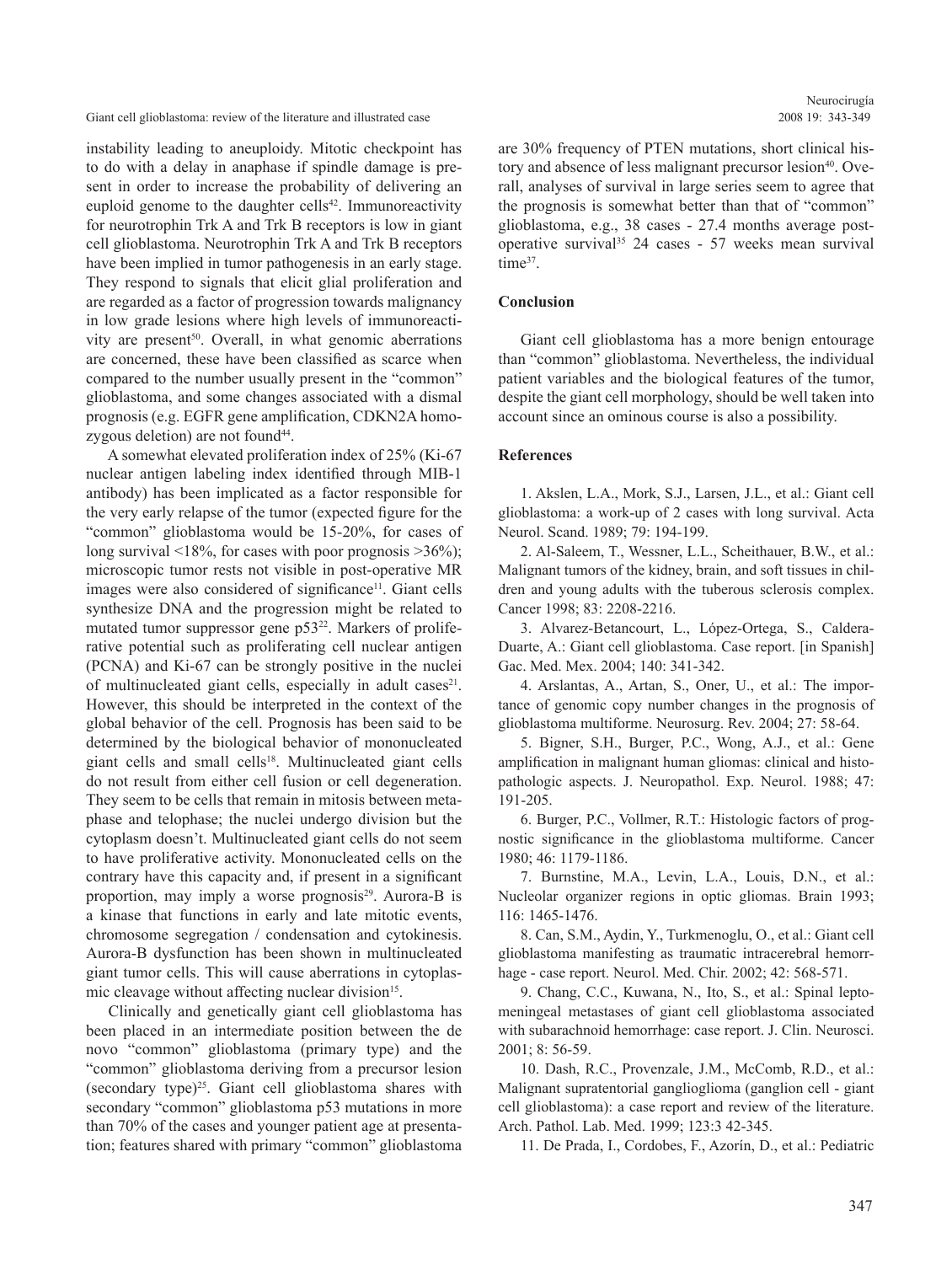#### Valle- Folgueral and col

giant cell glioblastoma: a case report and review of the literature. Childs. Nerv. Syst. 2006; 22: 285-289.

 12. Deb, P., Sharma, M.C., Chander, B., et al.: Giant cell glioblastoma: report of a case with prolonged survival and transformation to gliosarcoma. Childs. Nerv. Syst. 2006; 22: 314-319.

 13. Deb, P., Sharma, M.C., Mahapatra, A.K., et al.: Glioblastoma multiforme with long term survival. Neurol. India 2005; 53: 329-332.

 14. Demir, M.K., Hakan, T., Akinci, O., et al.: Primary cerebellar glioblastoma multiforme. Diagn. Interv. Radiol. 2005; 11: 83-86.

 15. Fujita, M., Mizuno, M., Nagasaka, T., et al.: Aurora-B dysfunction of multinucleated giant cells in glioma detected by site-specific phosphorylated antibodies. J. Neurosurg. 2004; 101: 1012-1017.

 16. Gandolfi, A., Tedeschi, F., Brizzi, R.: Cytology of giant-cell glioblastoma. Acta Cytol. 1983; 27: 193-197.

 17. Grisold, W., Pernetzky, G., Jellinger, K.: Giant-cell glioblastoma of the thoracic cord. Acta Neurochir. 1981; 58: 121-126.

 18. Huang, M.C., Kubo, O., Tajika, Y., et al.: A clinicoimmunohistochemical study of giant cell glioblastoma. Noshuyo Byori 1996; 13: 11-16.

 19. Hunter, S.B., Bandea, C., Swan, D., et al.: Mutations in the p53 gene in human astrocytomas: detection by singlestrand conformation polymorphism analysis and direct DNA sequencing. Mod. Pathol. 1993; 6: 442-445.

 20. Ibayashi, N., Herman, M.M., Boyd, J.C., et al.: Kinetics and glial fibrillary acidic protein production in a transplantable human giant cell glioblastoma (D-212 MG) of near haploid karyotype maintained in an organ culture system. An immunohistochemistry study. Neuropathol. Appl. Neurobiol. 1990; 16: 27-37.

 21. Katoh, M., Aida, T., Sugimoto, S., et al.: Immunohistochemical analysis of giant cell glioblastoma. Pathol. Int. 1995; 45: 275-282.

 22. Kawano, H., Kubota, T., Sato, K., et al.: Immunohistochemical study of giant cell in glioblastoma. Clin. Neuropathol. 1995; 14: 118-123.

 23. Kepes, J.J.: Cellular whorls in brain tumors other than meningiomas. Cancer 1976; 37: 2232-2237.

 24. Kimura, T., Budka, H., Soler-Federsppiel, S.: An immunocytochemical comparison of the glia-associated proteins glial fibrillary acidic protein and S-100 protein in human brain tumors. Clin. Neuropathol. 1986; 5: 21-27.

 25. Kleihues, P., Ohgaki, H.: Phenotype vs genotype in the evolution of astrocytic brain tumors. Toxicol. Pathol. 2000; 28: 164-170.

 26. Klein, R., Molenkamp, G., Sorensen, N., et al.: Favorable outcome of giant cell glioblastoma in a child. Report of an 11-year survival period. Childs. Nerv. Syst. 1998; 14: 288- 291.

 27. Kroh, H., Matyja, E., Marchel, A., et al.: Heavily lipidized, calcified giant cell glioblastoma in an 8-year-old patient, associated with neurofibromatosis type 1: report of a case with long-term survival. Clin. Neuropathol. 2004; 23: 286-291.

 28. Kumar, V., Abbas, A.K., Fausto, N.: Robbins and Cotran pathologic basis of disease  $7<sup>th</sup>$  edition. Philadelphia; Elsevier Saunders, 2005; pp. 269-342.

 29. Maeda, K., Mizuno, M., Wakabayashi, T., et al.: Morphological assessment of the development of multinucleated giant cells in glioma by using mitosis-specific phosphorylated antibodies. J. Neurosurg. 2003; 854-859.

 30. Margetts, J.C., Kalyan-Raman, U.P.: Giant-celled glioblastoma of brain. A clinico-pathological and radiological study of ten cases (including immunohistochemistry and ultrastructure). Cancer 1989; 63: 524-531.

 31. Martínez-Díaz, H., Kleinschmidt-DeMasters, B.K., Powell, S.Z., et al.: Giant cell glioblastoma and pleomorphic xanthoastrocytoma show different immunohistochemical profiles for neuronal antigens and p53 but share reactivity for class III beta-tubulin. Arch. Pathol. Lab. Med. 2003; 127: 1187-1191.

 32. McKeever, P.E., Chronwall, B.M., Houff, S.A., et al.: Glial and divergent cells in primate central nervous system tumors induced by JC virus isolated from human progressive multifocal leukoencephalopathy. Prog. Clin. Biol. Res. 1983; 105: 239-251.

 33. McKeever, P.E.: Insights about brain tumors gained through immunohistochemistry and in situ hybridization of nuclear and phenotypic markers. J. Histochem. Cytochem. 1998; 46: 585-594.

 34. Meyer-Puttlitz, B., Hayashi, Y., Waha, A., et al.: Molecular genetic analysis of giant cell glioblastomas. Am. J. Pathol. 1997; 151: 853-857.

 35. Muller, W., Slowik, F., Firsching, R., et. Al.: Contribution to the problem of giant cell astrocytomas. Neurosurg. Rev. 1987; 10: 213-219.

 36. Ohgaki, H., Peraud, A., Nakazato, Y., et al.: Giant cell glioblastoma. In Kleihues, P., Cavenee, W.K. (eds). World Health Organization classification of tumours. Pathology and genetics of tumours of the nervous system. Lyon; IARC Press, pp. 40-41.

 37. Palma, L., Celli, P., Maleci, A., et al.: Malignant monstrocellular brain tumors. A study of 42 surgically treated cases. Acta Neurochir. 1989; 97: 17-25.

 38. Parekh, H.C., Sharma, R.R., Prabhu, S.S., et al.: Multifocal giant cell glioblastoma: case report. Surg. Neurol. 1993; 40: 151-154.

 39. Peraud, A., Watanabe, K., Plate, K.H., et al.: p53 mutations versus EGF receptor expression in giant cell glioblastomas. J. Neuropathol. Exp. Neurol. 1997; 56: 1236- 1241.

40. Peraud, A., Watanabe, K., Schwechheimer, K., et al.: